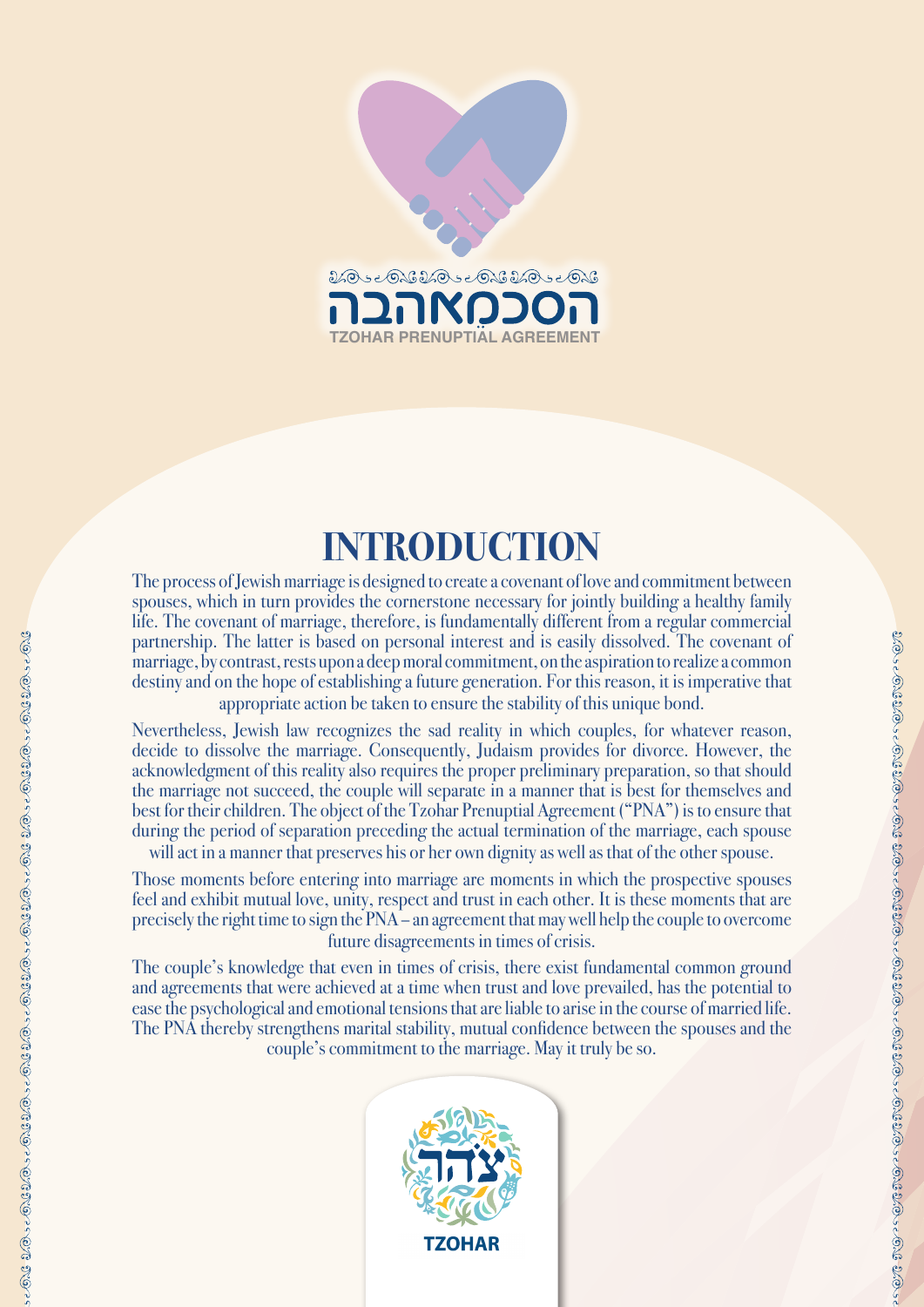|                                    |                       | <b>AGREEMENT</b> |                     |                                     |
|------------------------------------|-----------------------|------------------|---------------------|-------------------------------------|
|                                    | Drawn up in           |                  |                     | (place)                             |
|                                    | [Hebrew date]         | <b>This</b>      | day of the month of | .57                                 |
|                                    | [Gregorian date] This |                  | day of the month of |                                     |
| <b>Between:</b>                    |                       | Id. no.          |                     | (hereinafter: "the Man")            |
| <b>And between:</b>                |                       | Id. no.          |                     | (hereinafter: "the Woman")          |
| $\sim$ $\sim$ $\sim$ $\sim$ $\sim$ |                       |                  |                     | (jointly hereinafter: "the Couple") |

#### **The Couple have agreed as follows:**

#### **1. Notice**

A party who wishes to live apart from the other party may send notice for the execution of the obligations of the other party under this Agreement (hereinafter: **"Notice"**).

- a. **Delivery of Notice:** Notice shall be in writing, and shall be executed by personal delivery, or by registered mail, or by way of substitute service in accordance with Israeli law.
- b. **Date of Notice:** The date of delivery of the aforementioned Notice.
- c. The person sending the Notice may revoke the Notice and may subsequently resend it, at her/his sole discretion. Revocation of the Notice shall be in writing, and shall be delivered in the same manner as delivery of the Notice.
- d. After the passage of 180 days from the date of Notice (hereinafter: "the **Period**"), the sender will be entitled to take all action to realize the Obligations of the other party as stated in section 4 below (hereinafter: "the **Obligations**").
- e. The sender is entitled to extend the Period. Any extension shall be in writing, and will be included within the ambit of the term "the Period".

## **2. Rehabilitation of the Marriage**

- a. A party who has received Notice and is not interested in the termination of the marriage is entitled to request that the marriage be rehabilitated with the aid of an agreed professional counselor (hereinafter: "the **Counselor**"). The Couple undertake to appear before the Counselor three times in the course of the Period.
- b. The Counselor is authorized to extend the Period in writing on a one-time basis, for an additional 90 days if s/he is of the opinion that so doing may contribute to the rehabilitation of the marriage.
- c. The Couple hereby expressly agree as follows:
	- 1. Notwithstanding the agreements in this section, the person sending the Notice will be entitled, at the end of the Period, to take all action to implement the Obligation of the other party under this Agreement, unless the sender of the Notice failed to appear three times before the appointed Counselor, despite having been summoned to do so.
	- 2. The period over which attempts are made to rehabilitate the marriage will not extend the Period specified in sections 1(d) and 2(b), and it will be included in that Period, even if the three sessions with the Counselor did not eventuate.

#### **3. Authority to Implement - Optional clause**

The Couple hereby agree that in place of the above-said in section 2b, the Counselor will be authorized to extend and defer implementation of section 4 below, at her/his discretion, if s/he is of the opinion that there is a good chance of rehabilitating the marriage, and s/he will be authorized to re-activate the said section. **Signature (initials):** 

#### **4. Obligations**

\$\$\@^^@Y\$\$\@?^^@Y\$\$\@^^@Y\$\$\@^^@Y\$\$\@^^@Y\$\$\@^^^@Y\$\$\@^^^@Y\$\$\@^^^@Y\$\$\@^^^@Y\$\$\@^^^@Y\$\$\@^^^@Y\$\$\@^^^@Y\$\$\@^^@Y\$\$\@^^

#### **Obligations of the Man**

a. The Man hereby undertakes, from this time, to make monthly maintenance a. The Woman hereby undertakes, from this time, to make monthly payments to the Woman as of the date of the marriage and as long as they are married to each other in accordance with Jewish law, in the greater of the following two amounts:

1. 6,000 NIS, linked to the Consumer Price Index from the date of signature of the Agreement.

2. A sum amounting to 50% of his mean monthly (net) income in the 12 months preceding the date of Notice.

- b. This obligation of the Man (hereinafter: "**his Obligation**" or "**the Man's Obligation**") is not dependent upon the income of the Woman from any source whatsoever, and may not be set off against any sums due to him from the Woman.
- c. Notwithstanding his Obligation, the Man hereby waives, from this time, all rights granted to him by law in any income and property whatsoever of the Woman, including, *inter alia*, from her earnings or profits from her assets, in the period of time in which the Woman is entitled to implementation of his Obligation. Similarly, the Man hereby waives, from this time, any right granted to him by any law to maintenance payments from the Woman from any source whatsoever, lodging and/or specific lodging, all within the framework of the period in which the Woman is entitled to implementation of his Obligation.
- d. The Man's Obligation will remain fully valid and effective, despite any claim he may have to exemption, as long as the Couple are married to each other in accordance with Jewish law.
- e. Notwithstanding the Man's Obligation, the Woman agrees to be satisfied with maintenance payments and other entitlements at a level that is customary and accepted under the law, from the date of commencement of the marriage and until the expiration of the Period; and similarly, after the expiration of the Period, as long as the Woman expresses, in any manner whatsoever (including by way of conduct) her desire to continue the marriage.
- f. In order to eliminate all doubt, it is hereby stated explicitly that for the purpose of this section, should the Woman desire the termination of the marriage in accordance with Jewish law, she will not be deemed to desire the continuation of the marital relationship by virtue of the fact that she does not agree to conditions or demands that were raised in relation to other matters.

#### **Obligations of the Woman**

maintenance payments to the Man as of the date of the marriage and as long as they are married to each other in accordance with Jewish law, in the greater of the following two amounts:

1. 6,000 NIS, linked to the Consumer Price Index from the date of signature of the Agreement.

- 2. A sum amounting to 50% of her mean monthly (net) income in the 12 months preceding the date of Notice.
- b. This obligation of the Woman (hereinafter: "**her Obligation**" or "**the Woman's Obligation**") is not dependent upon the income of the Man from any source whatsoever, and may not be set off against any sums due to her from the Man.
- c. Notwithstanding her Obligation, the Woman hereby waives, from this time, all rights granted to her by law in any income and property whatsoever of the Man, including, *inter alia*, to maintenance payments from the Man, from any source whatsoever, lodging and/or specific lodging, all within the framework of the period in which the Man is entitled to implementation of her Obligation.
- d. The Woman's Obligation will remain fully valid and effective, despite any claim she may have to exemption, as long as the Couple are married to each other in accordance with Jewish law.
- e. Notwithstanding the Woman's Obligation, the Man agrees to be satisfied with the maintenance payments – if paid – and other entitlements at a level that is customary and accepted under the law, from the date of commencement of the marriage and until the expiration of the Period; and similarly, after the expiration of the Period, as long as the Man expresses, in any manner whatsoever (including by way of conduct) his desire to continue the marriage.
- In order to eliminate all doubt, it is hereby stated explicitly that for the purpose of this section, should the Man desire the termination of the marriage in accordance with Jewish law, he will not be deemed to desire the continuation of the marital relationship by virtue of the fact that he does not agree to conditions or demands that were raised in relation to other matters.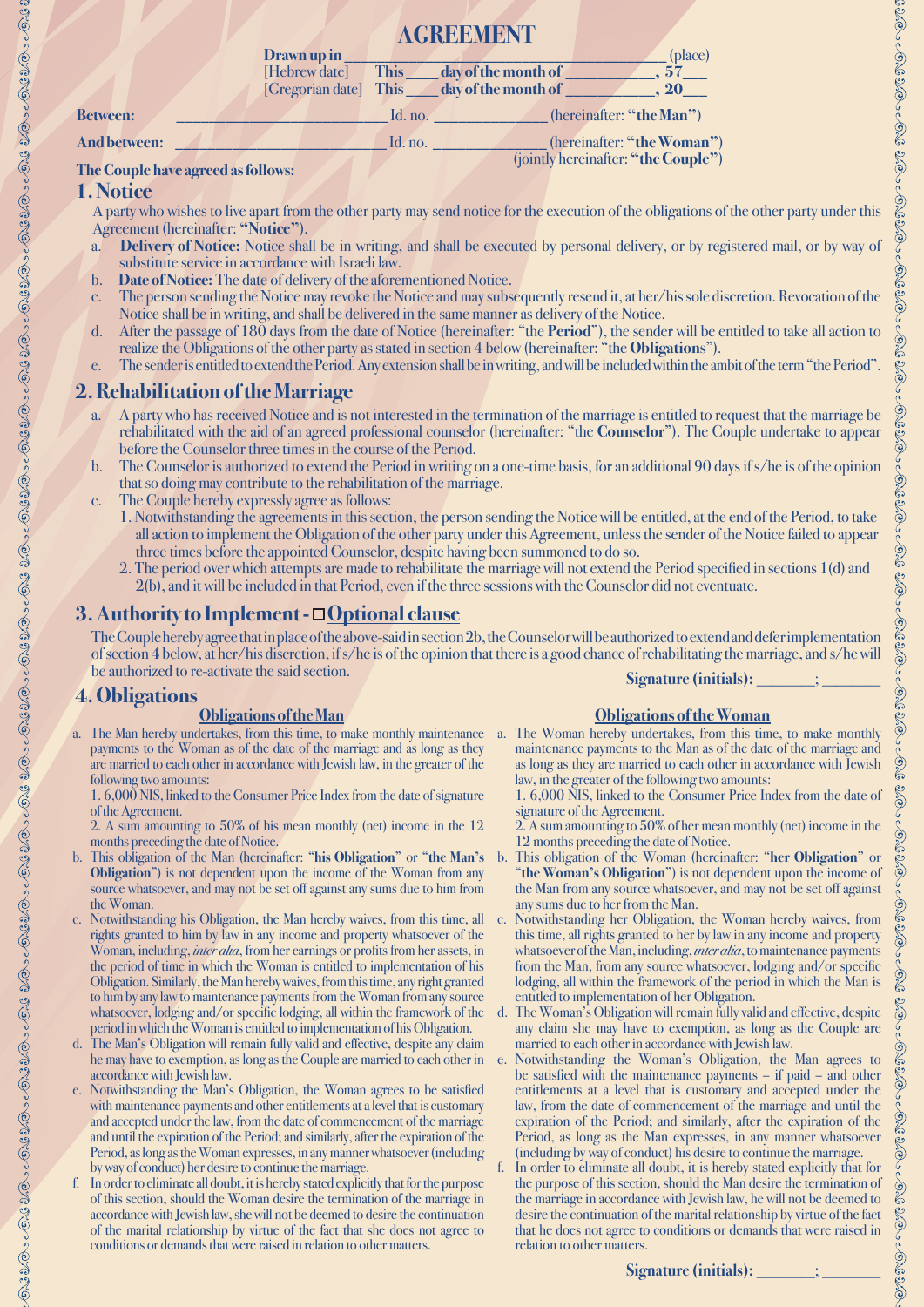## **5. Arbitration for Implementation of the Agreement**

- a. The Couple hereby agree that any dispute or disagreement between them concerning the manner of execution, interpretation or validity of this agreement, or as to whether the conditions specified in this Agreement for the purpose of implementation of the Obligations in section 4 of this Agreement have been met, will be referred to an arbitrator for resolution.
- b. Arbitration pursuant to this section will be governed by the provisions of the Arbitration Law, 5728-1968, and the Regulations thereto, in accordance with **Appendix A** to this Agreement. The fact that one spouse has taken legal action in court will not detract from the competence of the Arbitrator to adjudicate this Agreement.

#### **6. Financial Matters - (Please check the agreed arrangement)**

 $\Box$  The Couple have arranged their property relations in a separate document.

The Couple have agreed to regulate their property relations in accordance with the law, as specified in **Appendix B**. The division of the marital property in accordance with the provisions of this section shall take place immediately upon the expiration of the Period. The Woman waives her right to the Addition to the Ketubah *(Tosefet Ketubah)*.

**Signature (initials): \_\_\_\_\_\_\_; \_\_\_\_\_\_\_ Signature (initials): \_** 

.<br>©

9262626

್ಲಿ ೩೦

**ORS 3.0** 

62920

 $6.1320 - 0.1320 - 0.1320$ 

 $260 - 63320 - 63320 - 6330$ 

 $0.0330 - 0.03$ 

5.1 1/0 : - O.1 1/0 : - O.1 1/0 : - O.1 1/0 : - O.1 1/0 : - O.1 1/0 : 1

## **7. Arbitration – Ancillary Matters - Optional clause**

- a. The Couple hereby agree that any dispute or disagreement between them regarding the ancillary matters required for the effective termination of the marriage, will be referred to an arbitrator for resolution (subject to all the provisions of this Agreement).
- b. **Ancillary Matters** include: Payment of the Principal Ketubah (*Ikkar haKetubah*); division of property between the Couple; obligation of one party for monetary payment to the other party; all that concerns spousal maintenance (excluding the maintenance payments by virtue of the Obligations of the parties as aforesaid in section 4 and which are within the jurisdiction of the Arbitrator as aforesaid in section 5) and/or child support; a decision as to whether the dispute that is submitted to her/him is within the jurisdiction of the Arbitrator for Ancillary Matters; any other subject on which the Couple agree in advance and in writing (except for custody of children).
- c. Arbitration pursuant to this section will be governed by the provisions of the Arbitration Law, 5728-1968, and the Regulations thereto, in accordance with **Appendix A**.

Signature (initials):  $\qquad \qquad ;$ 

## **8. The Identity of the Professional Counselor or of the Arbitrator; Payment of Fees**

- a. In the event that the Couple have not reached agreement on the identity of the Counselor and/or the Arbitrator pursuant to section 5 above and/or the Arbitrator pursuant to section 7 above, within one week from the time that one party requests such appointment, then s/he will be appointed in accordance by one of the following (please check one option):
	- □ Chairman of the Tzohar Rabbinical Association;
	- **O** President of the Israel Bar Association.
- b. The fees of the Counselor and/or the Arbitrator under section 5 and/or the Arbitrator under section 7 will be paid by both parties in equal amounts.

#### **9. Validity of the Agreement**

- a. The Couple hereby agree that if any part of this Agreement should be invalid and/or unenforceable for any reason whatsoever, this shall not affect the validity of other parts of the Agreement, which shall remain fully in force.
- b. Any amendment to this Agreement shall be in writing (and authorized by the competent body in accordance with the law, where required).
- c. The Couple acknowledge, affirm and declare that they have read the Agreement, it has been explained to them and they have understood all its contents, its meaning and its effects, and that they are signing this Agreement of their own free consent, absent any coercion.
- d. It has been explained to the Couple that they are entitled to receive legal advice; in the event that one of them waives this right, it is agreed that the validity of this Agreement shall not be affected thereby, in whole or in part.

## **10. Halakhic Validity**

- a. Should a dispute exist between the decisors of Jewish law with respect to the validity of this Agreement or any of its provisions, the Couple hereby declare their acceptance of the view that accords greater validity to the Agreement and all its provisions (hence it will not be possible to assert the Jewish law mechanism of *kim li*).
- b. In accordance with Jewish law, the Couple hereby acknowledge, affirm and declare that they have performed all the legally effective acts of acquisitions (*kinyan mo-il ka-din*) in connection with each and every section and each and every obligation of this Agreement, in accordance with Torah Law in an Esteemed Rabbinical Court (*bet din hashuv*), with all of the stringencies of the laws of conditions and all the laws of deeds. The Couple have stipulated a reciprocal condition whereby the obligations under this Agreement shall not be annulled in the Sabbatical year.
- c. The Couple hereby declare that they are aware that disputes exist amongst the decisors of Jewish law both with respect to the validity *per se* of this Agreement and with respect to its specific provisions. The parties nevertheless wish to sign this Agreement, and they have no claim whatsoever with regard to the drawing up of this Agreement and/or its signature.

#### **In witness whereof we affix our signatures below (full signature):**